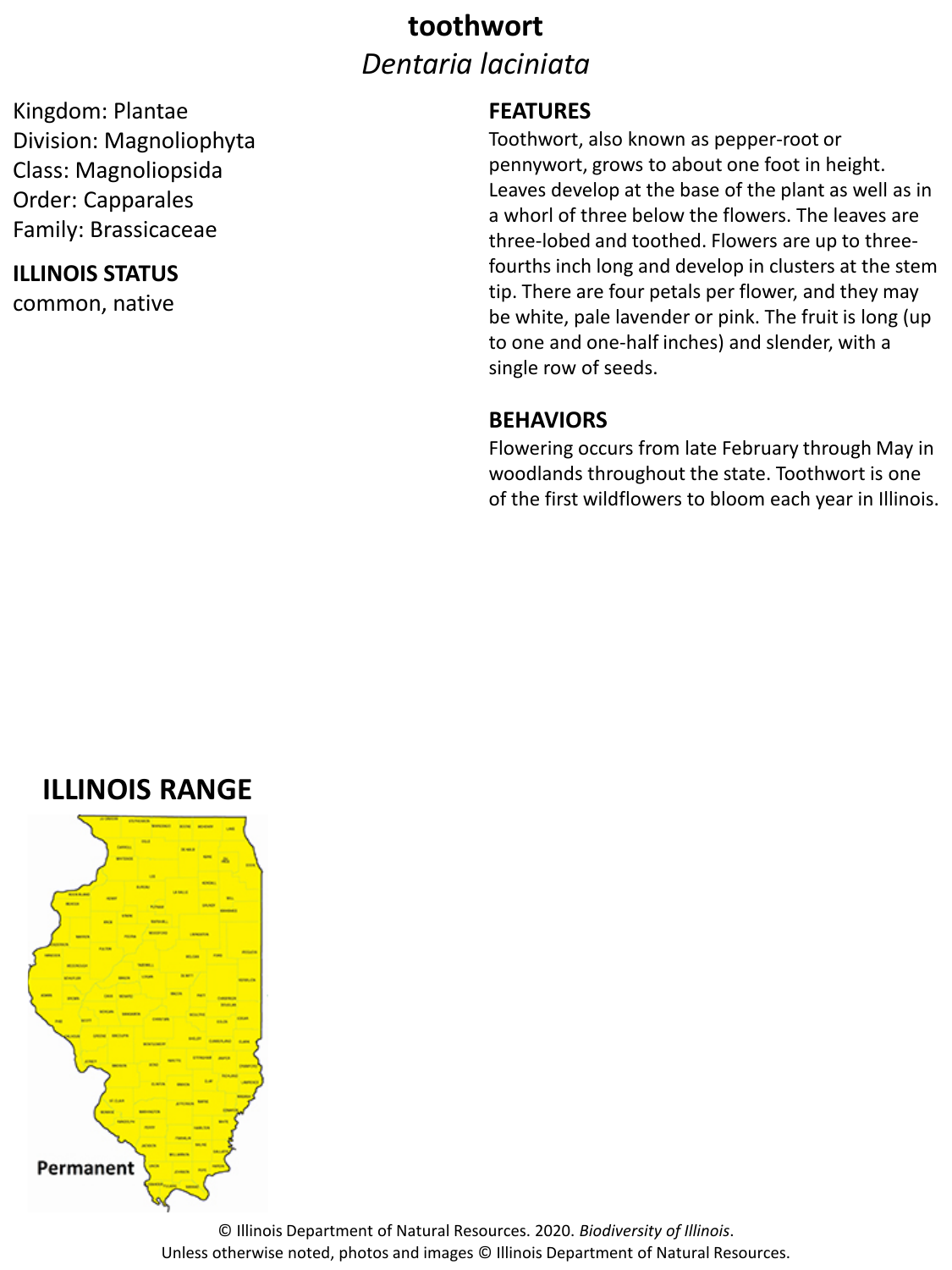

© River Valley Photographic Resources, Ltd., rvprltd.com

© Illinois Department of Natural Resources. 2020. *Biodiversity of Illinois*. Unless otherwise noted, photos and images © Illinois Department of Natural Resources.